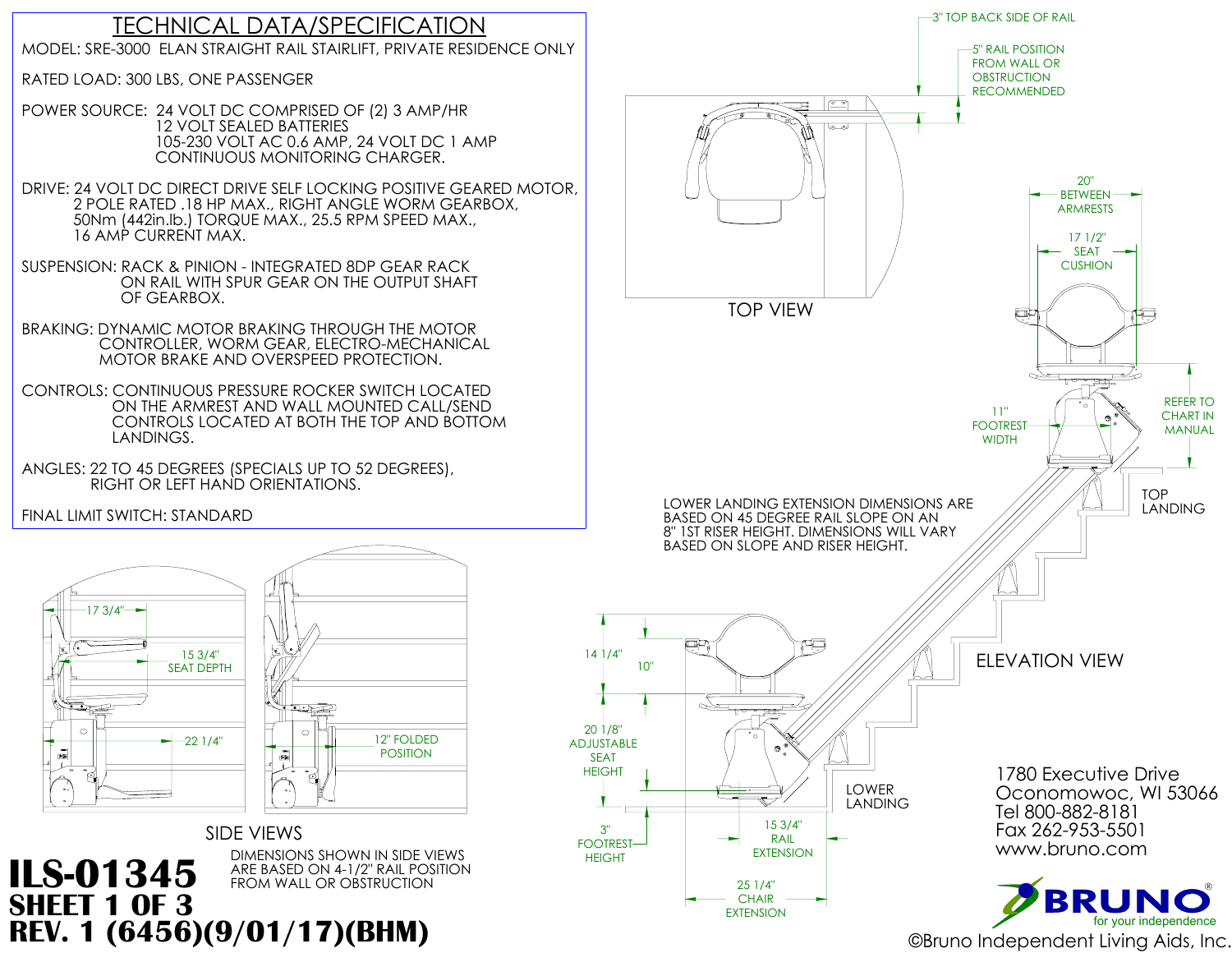

### **SEAT SWIVELED 67 SEAT SWIVELED 90**

# **DISTANCE FROM WALL - SEAT SWIVELED SRE-3000**







# **ILS-01345 SHEET 2 OF 3 REV. 1 (6456)(9/01/17)(BHM)** ©Bruno Independent Living Aids, Inc.